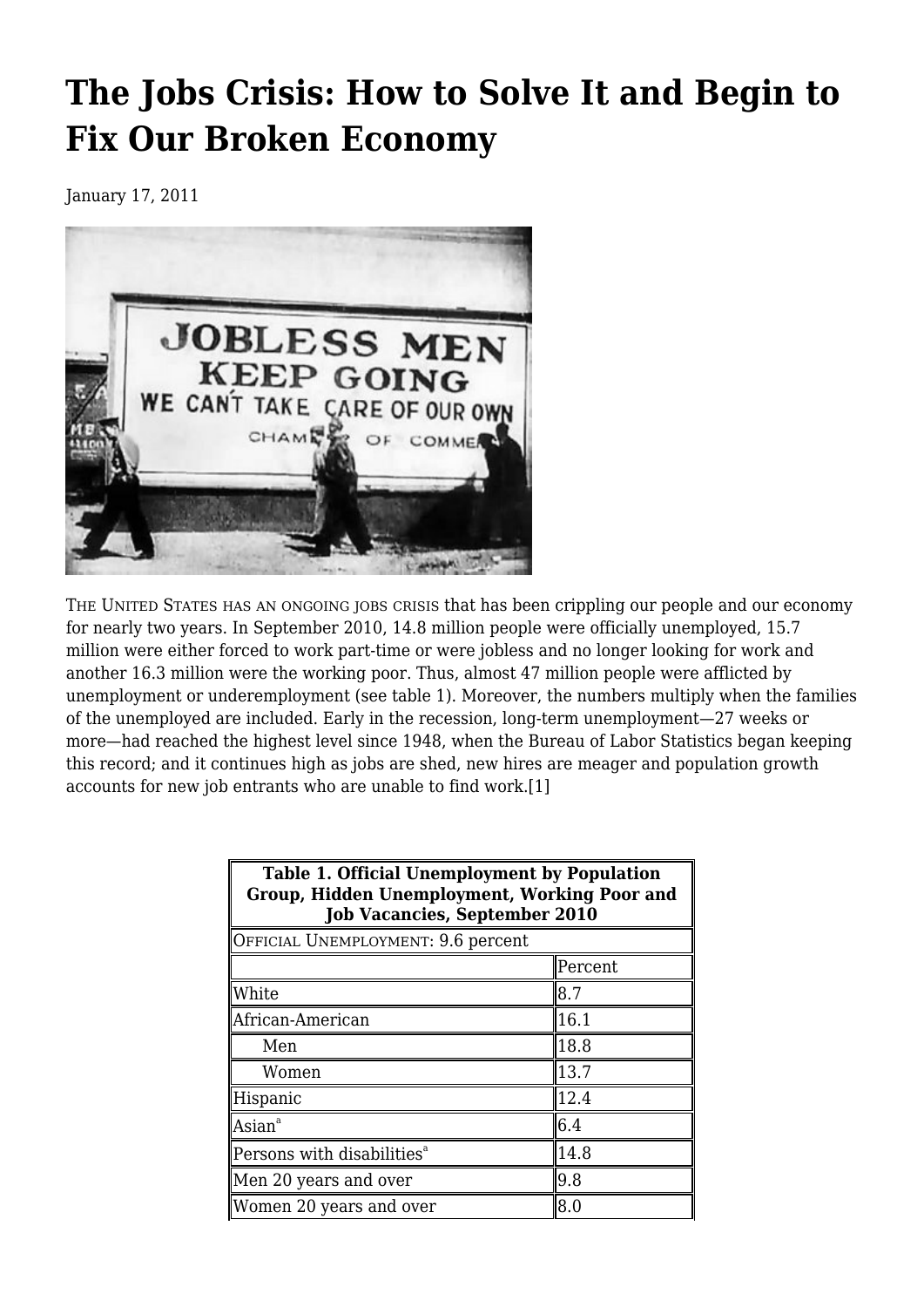| Teen-Agers (16-19 years)                                                                                                                                                                                                                                                                                                                                                                                                                                                                                                                                                 | 26.0                                                    |  |
|--------------------------------------------------------------------------------------------------------------------------------------------------------------------------------------------------------------------------------------------------------------------------------------------------------------------------------------------------------------------------------------------------------------------------------------------------------------------------------------------------------------------------------------------------------------------------|---------------------------------------------------------|--|
| <b>Black teens</b>                                                                                                                                                                                                                                                                                                                                                                                                                                                                                                                                                       | 49.0                                                    |  |
|                                                                                                                                                                                                                                                                                                                                                                                                                                                                                                                                                                          |                                                         |  |
| OFFICIALLY UNEMPLOYED                                                                                                                                                                                                                                                                                                                                                                                                                                                                                                                                                    | 14.8 million                                            |  |
| HIDDEN UNEMPLOYMENT                                                                                                                                                                                                                                                                                                                                                                                                                                                                                                                                                      |                                                         |  |
| Working part-time because can't find a<br>full-time job                                                                                                                                                                                                                                                                                                                                                                                                                                                                                                                  | $9.5$ million                                           |  |
| People who want jobs but are not<br>looking so are not counted in official<br>statistics                                                                                                                                                                                                                                                                                                                                                                                                                                                                                 | 6.2 million                                             |  |
| Total Official and Hidden<br>UNEMPLOYMENT                                                                                                                                                                                                                                                                                                                                                                                                                                                                                                                                | 30.5 million<br>$(19.0)$ percent of<br>the labor force) |  |
| of four. In 2009, the latest year available, that number<br>was 16.3 million, 16.4 percent of full-time, full-year<br>workers.<br>In August, 2010, the number of job openings was 3.2<br>million. Thus there were more than 9 job-wanters for each<br>available job.                                                                                                                                                                                                                                                                                                     |                                                         |  |
| = not seasonally adjusted                                                                                                                                                                                                                                                                                                                                                                                                                                                                                                                                                |                                                         |  |
| <b>Sources:</b> U.S. Bureau of Labor Statistics, The<br>Employment Situation in September 2010,<br>http://www.bls.gov/news.release/pdf/empsit.pdft, for<br>unemployment rates; for estimate of working poor, U.S.<br>Census Bureau, Current Population Survey, Annual Social<br>and Economic Supplement, Work Experience in 2008,<br>http://www.census.gov/hhes/www/cpstables/032009/perin<br>c/new05 001.htm; for job vacancies, U.S. Bureau of<br>Labor Statistics, Job Openings and Labor Turnovers-<br>August 2010,<br>http://www.bls.gov/news.release/pdf/jolts.pdf |                                                         |  |

 Although the current emergency's proximate cause is the financial meltdown of 2008, there are serious underlying problems in the U.S. economy that pre-date the collapse. In our view, steeply rising economic inequality and its political consequences, beginning in the mid-1970s and gathering force in subsequent decades, are major contributors to the emergence of these problems and the failure to deal with them effectively. We believe it is essential to take action to end the immediate jobs crisis, not only because more than 30 million people are directly afflicted but also because it is a terrible drag on the entire economy. Simultaneously, we must confront the problems that pre-date the meltdown. These must be addressed if we are to avoid more Great Recessions.

## **The Jobs Crisis and Recovery**

THE PERSISTENCE OF VERY HIGH UNEMPLOYMENT retards economic recovery. As economist Philip Harvey has observed, "once established, a swollen job shortage tends to perpetuate itself."[2] Harvey points to some specific ways in which unemployment is prolonging the current recession: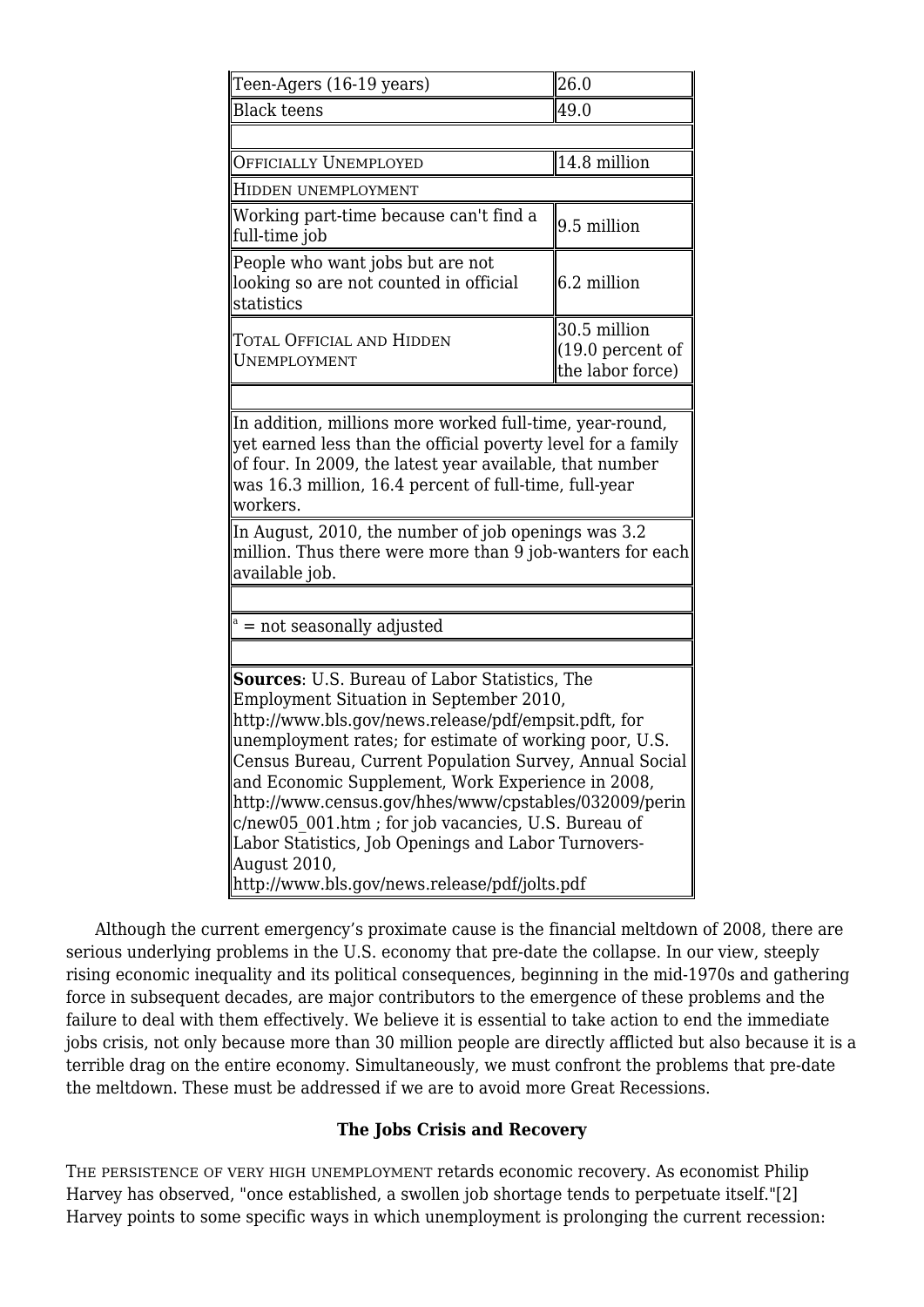It is preventing the housing market from rebounding and the housing industry from recovering. It's keeping the consumer sector waiting anxiously for customers. It's keeping capital goods producers waiting for a growth sector to serve. And it makes the financial sector fearful to lend. Businesses may invest on the margin in response to increased tax and regulatory incentives, but until they see customers with money to spend on the horizon, their appetite for risk will remain limited.[3]

It is thus imperative that we pursue policies to significantly reduce unemployment.

 Even in the year 2000, when official unemployment was the lowest in 30 years, 13 million people or 9 percent of the labor forces were either officially unemployed or hidden unemployed (Table 2). In that year nearly 16 million people or 16.8 percent of full-time, full-year workers were earning less than the official poverty level for a family of four. And there were many more persons wanting work than there were job vacancies, about 3.5 to one.

| Table 2. Official and Hidden Unemployment by<br><b>Population Groups, 2000</b>                                                                          |                                                     |  |
|---------------------------------------------------------------------------------------------------------------------------------------------------------|-----------------------------------------------------|--|
| OFFICIAL UNEMPLOYMENT: 4.0 percent                                                                                                                      |                                                     |  |
|                                                                                                                                                         | Percent                                             |  |
| White                                                                                                                                                   | 3.5                                                 |  |
| African-American                                                                                                                                        | 7.6                                                 |  |
| Men                                                                                                                                                     | 8.2                                                 |  |
| Women                                                                                                                                                   | 7.2                                                 |  |
| Hispanic                                                                                                                                                | 5.7                                                 |  |
| Asian <sup>a</sup>                                                                                                                                      | 3.6                                                 |  |
| Men 20 years and over                                                                                                                                   | 3.3                                                 |  |
| Women 20 years and over                                                                                                                                 | 3.6                                                 |  |
| Teen-Agers (16-19 years)                                                                                                                                | 13.1                                                |  |
| <b>Black teens</b>                                                                                                                                      | 24.5                                                |  |
|                                                                                                                                                         |                                                     |  |
| OFFICIALLY UNEMPLOYED                                                                                                                                   | $5.7$ million                                       |  |
| HIDDEN UNEMPLOYMENT                                                                                                                                     |                                                     |  |
| Working part-time because can't find a<br>full-time job:                                                                                                | 3.2 million                                         |  |
| People who want jobs but are not<br>looking so are not counted in official<br>statistics                                                                | 4.2 million                                         |  |
| TOTAL OFFICIAL AND HIDDEN<br>UNEMPLOYMENT                                                                                                               | 13.1 million (9.0<br>percent of the<br>labor force) |  |
| <sup>a</sup> not seasonally adjusted                                                                                                                    |                                                     |  |
| Source: For official and hidden unemployment, U.S.<br>Bureau of Labor Statistics, Employment and Earnings, 48,<br>1, January 2001, tables 3, 5, 20, 35. |                                                     |  |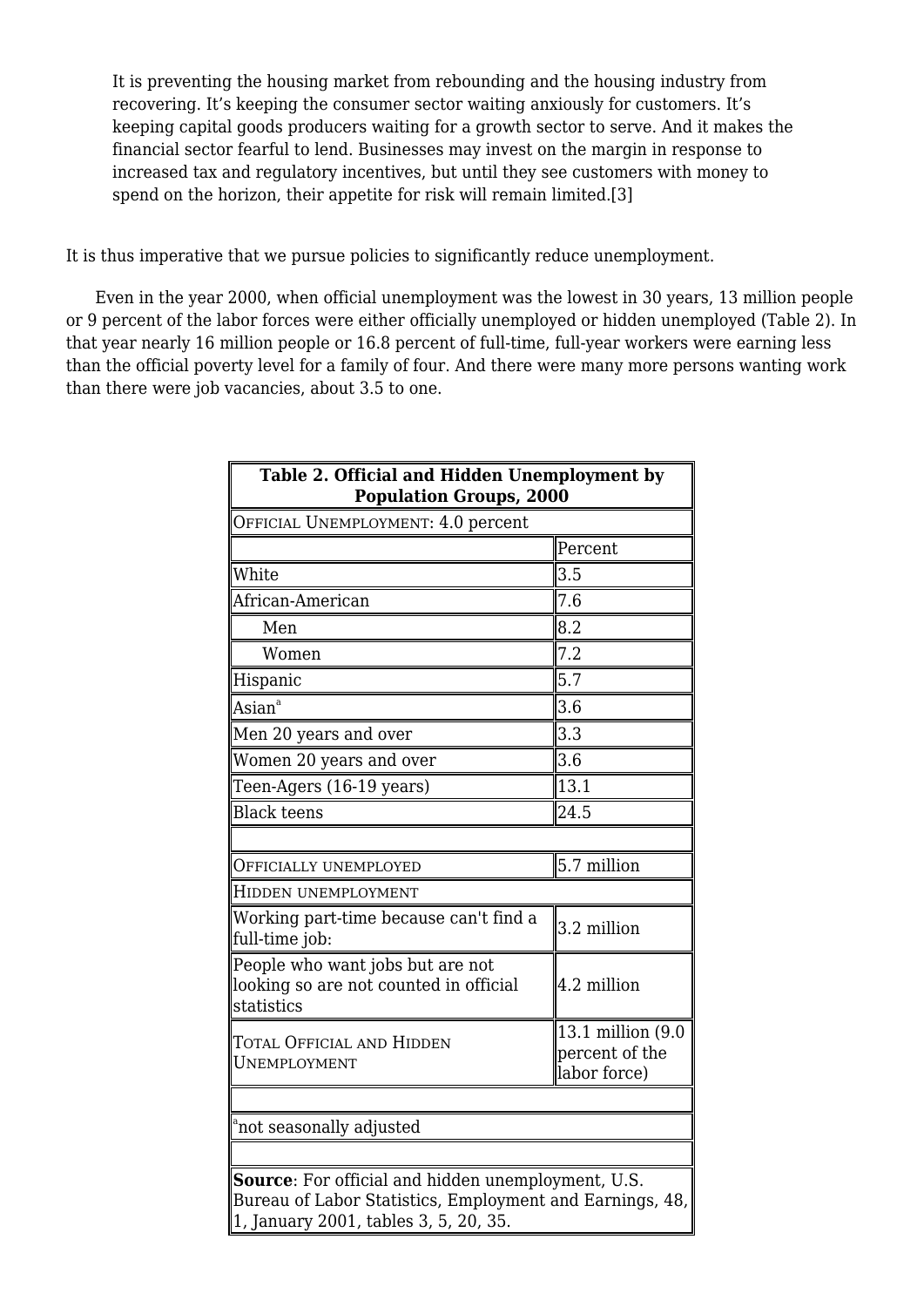The official unemployment rate of black men was 8.2 percent, exactly the percent for the total labor force in February 2009 that was considered sufficiently high for Congress to enact the \$787 billion American Recovery and Reinvestment Act (ARRA) or Obama's stimulus. Official unemployment statistics are of the civilian, non-institutional population. In 2000, a third of African-American young men who were high school dropouts were incarcerated. If they had been included in labor force calculations, the unemployment rate of African-American men would have been almost one-third, even in that year of record-low official unemployment.[4] Chronic unemployment, averaging 6.5 percent (official) from 1974 to 2008, contributed to growing inequality in the U.S. and to a 13 percent decline in average hourly wages (in constant dollars) between the mid-1970s and the meltdown.[5] Men over the age of 55 have a particularly difficult time regaining employment after becoming unemployed.[6]

 Since the 1970's, unstable and contingent employment, most of it involuntary, with low wages, few benefits and little opportunity for training leading to promotion has been growing faster than stable, full-time work. Not surprisingly, this portion of the workforce is composed disproportionately of women, minorities and both young (under 24) and old (over 65) workers.[7] Related to this trend has been an increase in jobs that are contracted out and in day labor and swing shift work with short and irregular work schedules.[8] Low-waged laborers, especially immigrant women, are routinely subjected to harsh working conditions and violations of wage and hour laws, and child care workers were heavily represented among exploited low-wage workers.[9] A concern as we advocate for good jobs at livable wages is the finding that between 2006 and 2009, of the five fastest growing occupations, all except nursing were clustered at the low end of the wage scale; food service and home health work in which pay was barely above the minimum wage grew the fastest.[10]

#### **The Right to a Job at Livable Wages**

 Some progressives called attention to the chronic unemployment problem prior to the meltdown and the jobs crisis. It was their belief that the right to a job at livable wages is a basic human right. They were inspired by Franklin Roosevelt's Economic Bill of Rights and the Universal Declaration of Human Rights that owed much to the leadership of Eleanor Roosevelt. First unveiled in Roosevelt's 1944 State of the Union Address, the Economic Bill of Rights begins with the right to living-wage employment.[11] The Universal Declaration of Human Rights included a broad conception of employment rights: "Everyone has the right to work, to free choice of employment, to just and favourable conditions of work and to protection against unemployment."[12]

 Concerned that chronic unemployment was depriving millions of people of what they considered to be a human right, those calling attention to the problem were advocating an active labor market policy. In addition to temporary unemployment compensation for temporary job loss or a passive labor market policy, they envisioned a standby program in which jobless workers would be employed by government to perform much needed work. They argued in terms of "double deficits." On the one hand there was a jobs deficit with millions of people needing work. The other deficit was in public investment, which had fallen precipitously to half of its 1960s' and 1970s' levels in relation to the size of the economy. To deal with the consequent deficiencies in the physical and social infrastructure, jobless women and men could be employed at living wages to renovate dilapidated housing and schools; build and repair bridges, roads, and levees; provide child and elder care; expand recreational and cultural activities; improve parks and other public spaces; and undertake energy conservation.[13]

 It is important to point out that those who were proposing active labor market policies before the meltdown did not think that these policies should stand alone. Necessary, complementary policies included protection and expansion of government's ability to regulate corporations in the public interest; restoration of progressive taxation; assurance of collective bargaining rights; renegotiation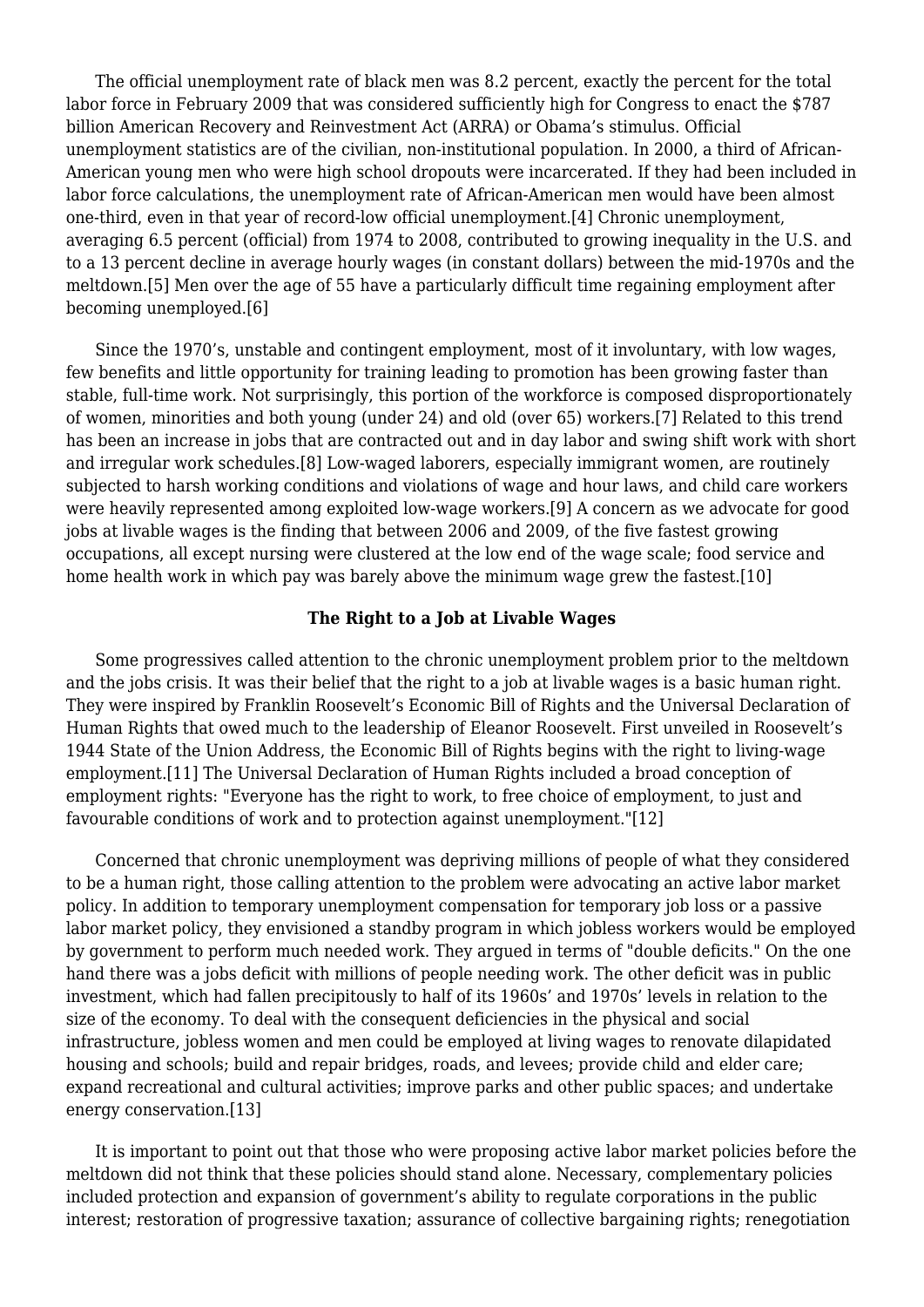of global agreements to include labor rights; environmental protection; and environmental sustainability.

## **Lessons from The New Deal**

IN THEIR DUAL FOCUS on the need for jobs and on the need of the nation to repair and rebuild and expand a deficient physical and social infrastructure, these proposals resembled innovative New Deal programs such as the Civil Works Administration (CWA) and the Works Progress Administration (WPA). Path breaking as it was, the New Deal model for job creation was flawed in certain important respects. Not the least of these was that it reflected the deeply entrenched racism and sexism of their time. African-Americans were believed to be accustomed to low wages and were required to accept lower-paying jobs than whites; they were classified as unskilled labor no matter what their skill levels.[14] While women were one-fourth of the labor force, only one-sixth of WPA jobs went to women.[15] When women did get a slot in a work program, they were paid lower average wages than white men, \$3 a day, compared to \$5 for men.[16] Twenty-first century work programs must serve disadvantaged groups in proportion to their need and pay them according to their worth, but in any case, a living wage. Whereas New Deal programs tended to emphasize the physical infrastructure, current proposals also advocate spending for the social infrastructure: child and elder care, education and health care, sectors that employ women disproportionately.

 In addition to these shortcomings, New Deal work programs were insufficient to employ even half of the unemployed and were temporary despite continuing, high unemployment. According to New Deal historian William Leuchtenburg, "by any standard [WPA] …. was an impressive achievement, [but] it never came close to meeting Roosevelt's goal of giving jobs to all who could work."[17] At its peak, the WPA employed fewer than half of the unemployed, and from 1935 to 1941, the various work programs employed on average between one-quarter and one-third of the estimated unemployed…."[18] New Deal historian Irving Bernstein wrote "throughout its history, both the President and the Congress considered WPA … a temporary if not emergency agency slated for oblivion as soon as severe unemployment disappeared."[19] But Harry Hopkins, the administrator of the work programs, believed that unemployment would not be solved by temporary measures and would be a problem for many years to come.[20] FDR's Secretary of Labor Frances Perkins recalled that Roosevelt and Hopkins did want a permanent work relief program, but, writing in the mid-1940s, she observed that "unemployment insurance stands alone in the protection of people out of work."[21] It continues to stand alone, and so we have a passive labor market policy of income support for temporary unemployment but not an active labor market policy that would put the long-term unemployed to work in service to the nation.

### **Has the Obama Stimulus Failed?**

HOW DOES THE \$787 BILLION Obama stimulus compare with these proposals for direct job creation? The American Recovery and Reinvestment Act (ARRA) was supposed to save or create three to four million jobs. In February 2009, when it was enacted, 12.7 million people or, as noted, 8.2 percent of the labor force were officially unemployed. Between February and October 2009, unemployment shot up by nearly three million, and the rate climbed to 10.1 percent, the highest for any month since the meltdown. In September 2010, 19 months after the stimulus was enacted, the unemployment rate was still hovering around 10 percent (9.6 percent) and the number of jobless individuals was somewhat higher than in the previous October. Does that mean that the Obama stimulus was a failure? The reviews are mixed. Paul Krugman argues that the stimulus was not big compared to the size of the economy and was not focused on increasing government spending by much. He points out that 40 percent of the \$600 billion of stimulus money spent in 2009 and 2010 was consumed by non-productive tax cuts. Another huge chunk was used to save jobs of state and local public sector workers such as teachers, but this was not enough to offset the cuts that these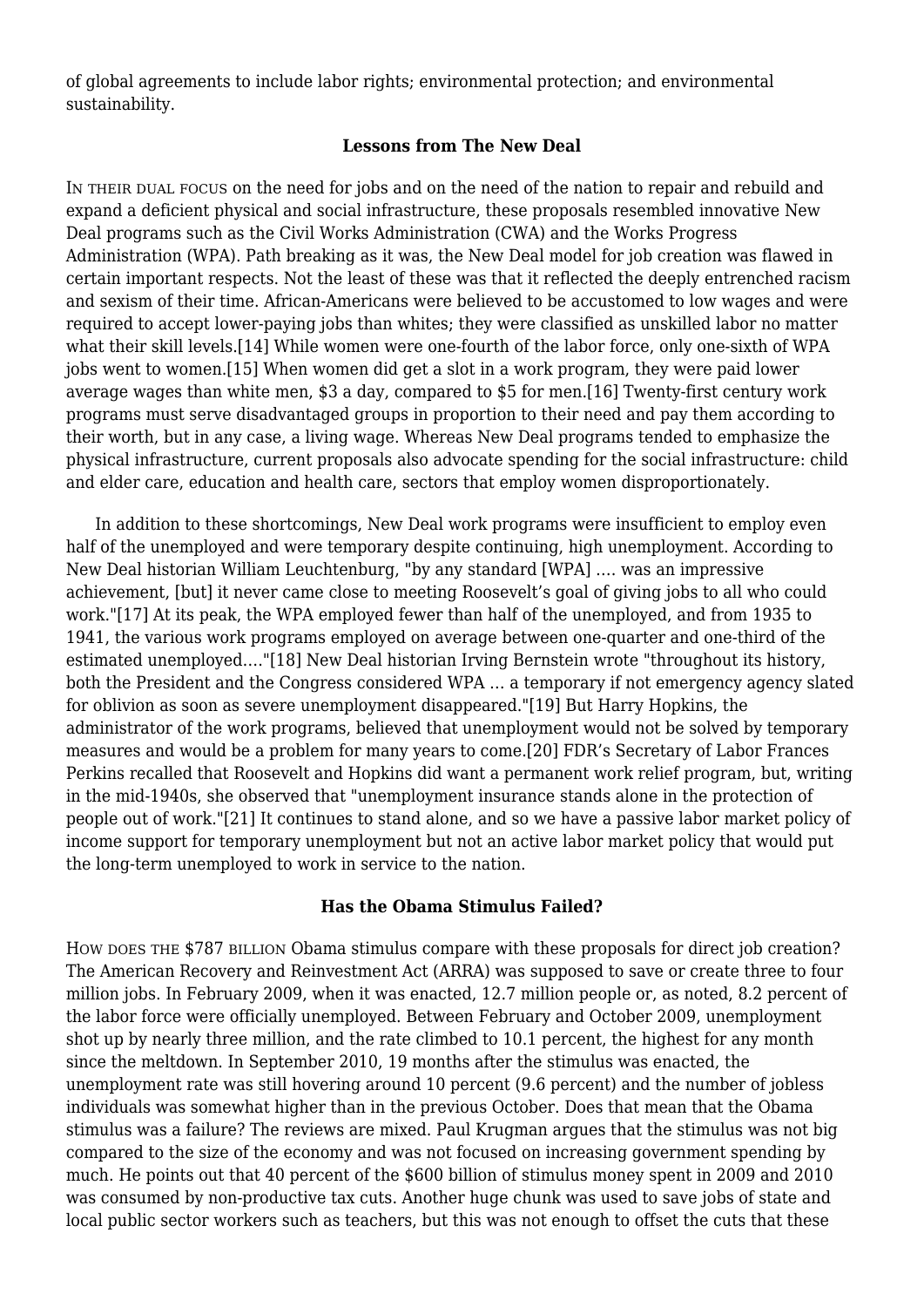jurisdictions were forced to make because of declining tax revenues in the recession. Only the remainder involved direct federal spending.[22] Christina Romer, then head of Obama's Council of Economic Advisers, originally estimated that a stimulus of \$1.2 trillion was needed, but presidential aides considered that too high, and the proposal never reached the President.[23] It can be inferred that the size of the stimulus doomed it to failure.

 The ARRA did do some good. According to an estimate of former Federal Reserve Board vicechair Alan Blinder and Mark Zandi, chief economist at Moody's Analytics, unemployment would have climbed to 16 percent instead of about 10 percent without the combined effect of the bank bailout and the Obama stimulus.[24] Nonetheless, Blinder has acknowledged that we're in a "jobs emergency" that requires New Deal-style hiring of workers onto public payrolls.[25] The Obama stimulus was not a complete failure, but unemployment remains near double digits.

 Economist Philip Harvey takes the position that the \$787 Obama stimulus could have reduced official unemployment far more if it had been devoted to direct job creation. In addition to its indirect stimulus to the economy that saved or created millions of jobs, the money could have directly created an additional 7 million full-time jobs, paying the same wages as those earned by similarly qualified and experienced workers in the regular labor market and each lasting two years at the cost of \$55,000 per job (including materials and supplies).[26] Harvey's proposed wage averages \$14.52 per hour for program participants; we prefer a higher wage. Harvey's estimates may not take into account today's obstacles to the implementation of government job programs some of them necessary regulations like environmental-impact reports and historic-preservation safeguards.[27] Federal funds have largely been distributed through state bureaucracies that, like the federal agencies, are large and slow moving. For instance, an analysis of the implementation of the ARRA in California found that grants from the federal departments of Energy and Transportation were the slowest to be implemented.[28] The National Association of Towns and Townships has complained that small jurisdictions have been neglected in the process of funding distribution that has required going through state bureaucracies, a process the organization considers unfair and wasteful.[29]

 In the 1930s, when the federal bureaucracy was much smaller than today, F.D.R. created a separate agency to administer work programs under the gifted and non-bureaucratic direction of social workers Harry Hopkins and Aubrey Williams. The approaches of Presidents John F. Kennedy and Lyndon B. Johnson resembled this part of the New Deal model in establishing new agencies like the Peace Corps and the Office of Economic Opportunity to plan and implement innovative programs. We believe that a federal attack on unemployment can work most efficiently by creating a new, separate federal agency empowered to create jobs directly (admittedly, the details of such an agency have yet to be worked out). A program of this size for direct job creation has never been tried, but there are precedents for believing it would be effective.

 It will, however, be very difficult to make the case for more government spending at this point. One reason, but not the only one, is the perceived failure of the Obama stimulus. The case for more federal spending is made still harder by the anti-government assault of right-wing politicians and economists, the latter of whom raise alarums about the rising debt and deficit. Although Wall Street and millions of investors were saved by a massive federal government bailout, they continue to bite the hand that fed them by bashing government aid. And much of the public also overlook the fact that government programs like unemployment insurance and food stamps are feeding, clothing and paying the bills for millions of the unemployed and in so doing are keeping consumption from dipping even lower and unemployment even higher.

## **The Deficit Obstacle**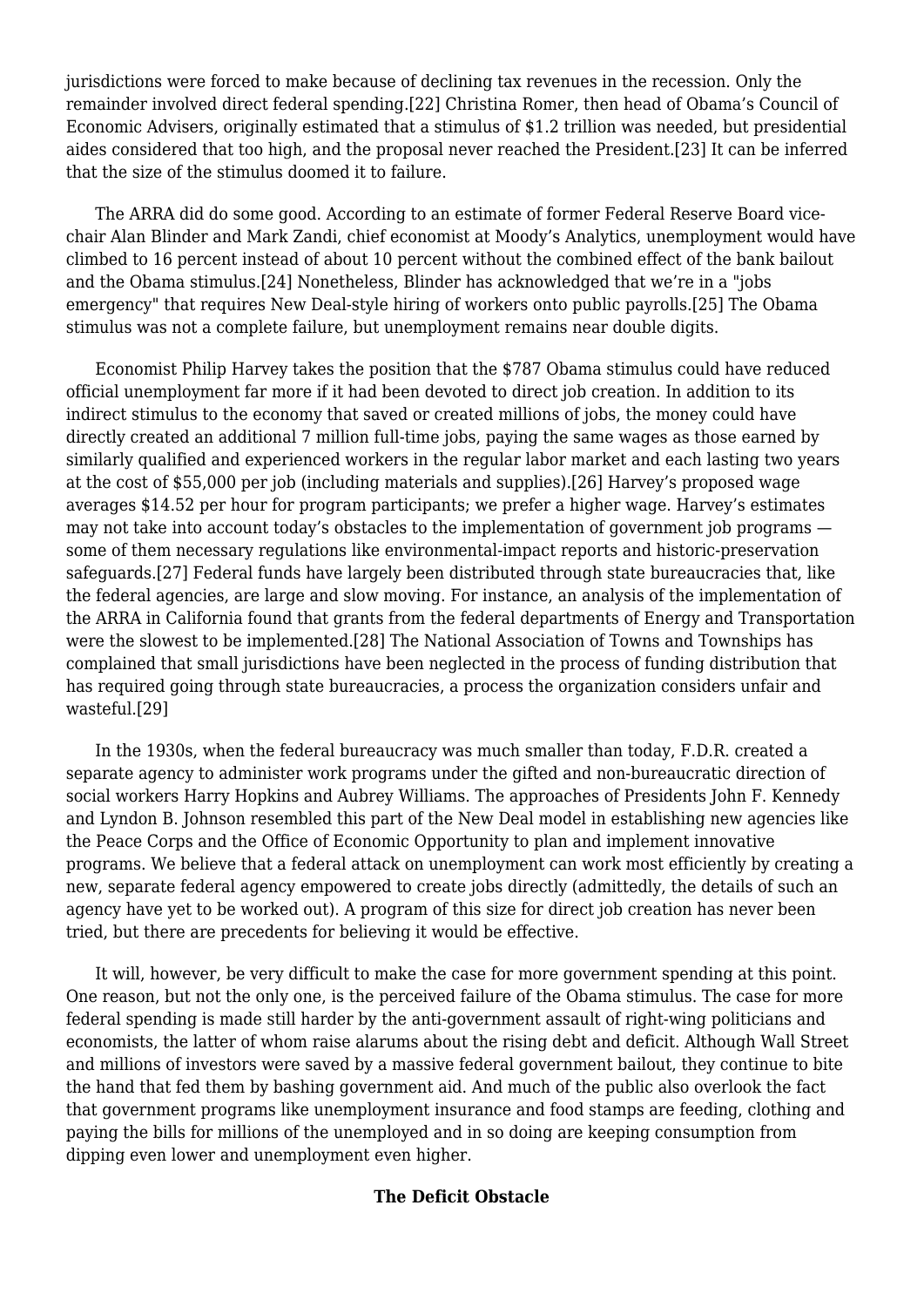Obsession with the budget deficit blocks our path, particularly when unemployment remains close to 10 percent after a multi-billion dollar recovery program. In fact, more money has to be spent to cure unemployment, at least initially. There would be some savings from the program as a result of decreased outlays for unemployment insurance and other income support programs, taxes paid by the workers, the increased purchasing power of the workers that would stimulate other job creation and reduced costs of the social problems caused by unemployment. Nonetheless the start-up and perhaps continuing costs could be substantial.[30]

 The dilemma is how to approach the deficit in gaining support for these start-up costs. On the one hand, we can tacitly admit the deficit is important, economically as well as politically, by coming up with such alternative revenue sources as cutting military spending to actual defense needs, rescinding the tax cuts to the rich and a stock transfer tax. The nonpartisan Joint Committee on Taxation has estimated that the federal government would collect an additional \$238 billion in 2011 if the so-called Bush tax cuts are allowed to expire at the end of 2010.[31] That would provide enough additional funding to create just over 7 million full-time equivalent jobs lasting 12 months each.[32]

 On the other hand, we can discredit the attacks on the deficit. That would mean to deny that it is important economically and to point out, as James Galbraith has, that deficit phobia is cultivated by the banks and their proxies in government because private borrowing means money in the pockets of private lenders and public borrowing puts money in the pockets of people with no obligation to repay.[33] Galbraith holds that the analogy between a family budget and a government budget is a false one and should be debunked. Private borrowers can and do default. With the U.S. government, the risk of non-payment doesn't exist. Although it may sound glib, it is nonetheless true that the U.S. government can spend money and pay interest simply by typing numbers into a computer. Since it is the source of money, the U.S. government cannot run out.[34] The only time that deficits are a problem is at full employment where there could be more demand for goods and services than could be met, with a resultant inflation in wages and prices.[35] This is hardly the case or the threat now.

We can also point out that those who created the deficit by reducing taxes and waging war remember we had a budgetary surplus in 2000 — are the very ones most obsessed with it. Robert Eisner suggests a motive for deficit hawks that has nothing to do with the need for balancing the budget and from which motives for increasing it can be inferred:

Most conservative economists do not really care about the deficit. They advocate balanced budgets because their real desire is to cut government spending, particularly on the "social programs" they abhor. And that shows up the worst effects of deficit paranoia. It is used to justify depriving the American people of their health care, their education and all of the public investment on which their future depends.[36]

 Eisner also points out that deficits don't have to be repaid and seldom are. The federal debt or accumulated deficits, he observes, were well over 100 percent at the end of World War II, ushering in an era of prosperity and growth.

 A less radical position on the deficit is that the real culprit is the recession that reduces income and tax revenues and costs the government in increased benefit expenditures, such as unemployment compensation and food stamps. The Great Recession was responsible for 61 percent of the deficit in 2009, and every million jobs created reduce the deficit by \$54 billion.[37]

Of course, it may be impossible to disabuse the public of the dangerous myth that has been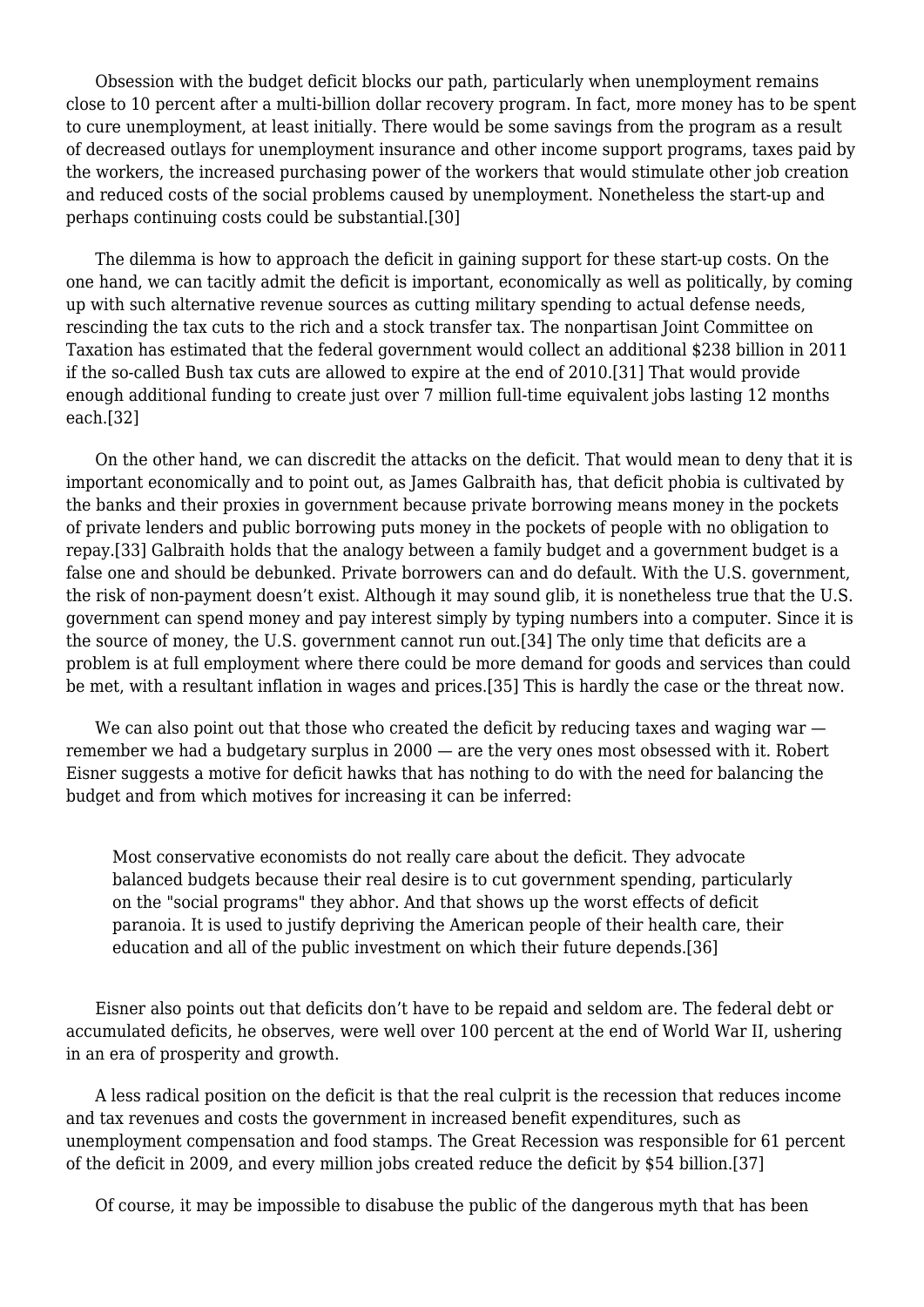perpetrated by the Concord Coalition, Robert Rubin, and the like. This is too bad because ending deficit phobia would unfreeze government money to meet other needs, for example, to pay for social welfare programs, reindustrialization, and conversion to a sustainable economy. A successful movement to debunk the deficit or to put it in its place would be a major contribution to a better society

 We believe that those who recognize that recovery won't happen without a massive federal program should employ a combination of two approaches: downgrading the deficit and trying to explain it but also promoting alternative sources. However, the bigger stimulus would come, not from cutting spending at this point, but spending more. Cutting spending in 1937 led to a "depression within a depression" the following year, a rise in unemployment from 14 to 19 percent. It was the external threat of World War II that forced the Roosevelt administration to spend enough to end the Great Depression.

#### **Some Long-Run Challenges to a Fair and Sustainable Economy**

AFTER A PERIOD OF POST-WORLD WAR II PROSPERITY that was greater than any in our history, a time of "shared prosperity," the U.S. economy began to experience a profit squeeze. Between 1965 and the late 1970s, there was a drop of 40 percent in the average net after-tax profit rate of domestic nonfinancial corporations.[38] Contributing to a new phenomenon known as stagflation or an unusual combination of stagnation and inflation, were the inflationary 1973 OPEC oil embargo, increased competition from Japan and European nations whose war-shattered economies had by then recovered, and the failure to raise taxes to pay for the Vietnam War. American industry did not respond by stepping up investments that would make the U.S. economy more competitive. Instead, corporate America pursued alternative strategies that weakened the manufacturing sector, contributed to the financialization of the economy and resulted in a level of economic inequality and consequent political inequality that can only be compared to earlier periods of egregious inequality and consequent boom and bust — the Gilded Age of the 1870s and the "roaring twenties."[39]

 In response to the profit squeeze, business squeezed labor — through wage freezes and new work arrangements that increased the flexibility with which workers could be hired, fired, and scheduled. Organized labor, weakened by the Taft-Hartley Act of 1947 and anti-Communist attacks in the following decade, had declined in density (percentage of non-supervisory workers who are union members) by one-third between 1950 and 1973 and was in no position to resist effectively. Deprived by anti-Communist purges of the movement's most progressive leaders who would have been more aggressive in organizing women and minorities in the burgeoning service sector, labor was further weakened by the frontal attack of Ronald Reagan, who fired striking federal air controllers (at the same time denying them food stamps). Contributing to a loss of manufacturing jobs and decline of that earlier engine of U.S. economic growth were globalization or transfer of capital and business operations to lower-wage areas of the world and abandoning of production for financial operations. For example, General Electric sold off its consumer appliance manufacturing division and concentrated on its more profitable credit corporation. Still another response of business was to lobby government to reduce taxes and regulations and to encourage globalization.

 Through an unprecedented political mobilization, the business community and its allies in the media and academia sought to re-legitimate the free market and to effect a return to government that keeps its hands off the economy. At the beginning of the seventies a handful of Fortune 500 companies had lobbyists in DC, but by the end of the decade, 80 percent were represented in the nation's capital.[40] Election campaigns came to be dominated by large donors, and the increasing amounts of money spent in election campaigns — from an average of \$610,000 spent by winning Senate incumbents in 1986 to \$4.4 million in 2000[41]— bought business enormously increased influence. Huge donations by a burgeoning financial sector bought de-regulation and consequently a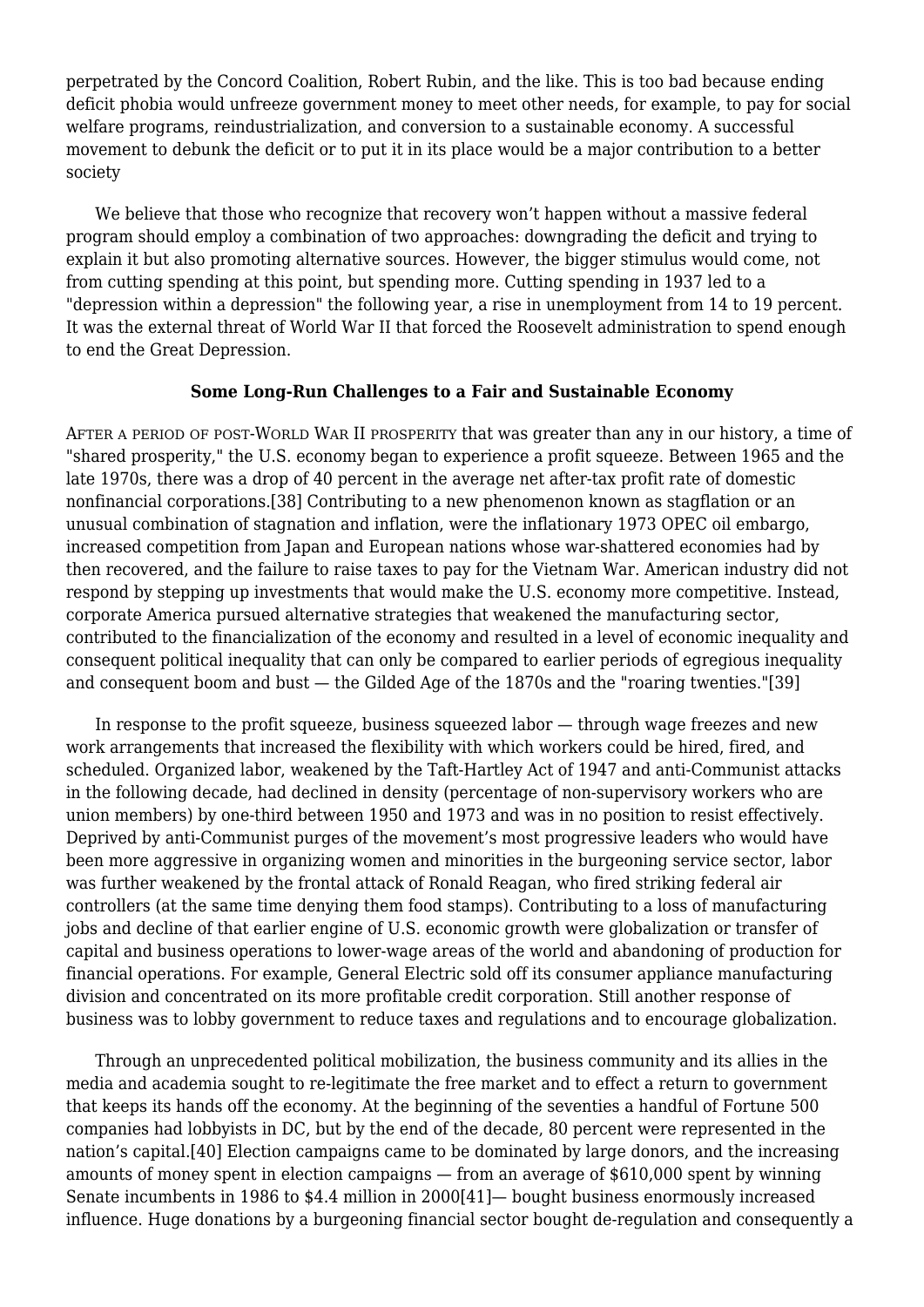scant brake on dangerous speculation and predatory lending to a middle- and working class strapped by economic decline and obliged to spend more on items like child care and housing than in the post-war decades.[42]

 The administration of Democrat Bill Clinton symbolizes how far the party of the New Deal had strayed from friendliness to ordinary Americans. Clinton presided over the repeal of the quintessential banking regulation of the Great Depression, the Glass-Steagall Act, and over trade agreements that favored business at the expense of the environment and workers, not to mention repeal of public assistance to poor women and their children. With their increased influence over the political process, business interests successfully resisted increases in the minimum wage. And business interests could also retard recognition and policies to deal effectively with an environmental crisis that posed not only limits to economic growth but threatened life as we know it on the planet.

 The inter-related economic and political inequality of the last three decades has left the country with an enormous challenge. There is the immediate crisis that must be dealt with decisively in order to get beyond the Great Recession, itself related to de-regulation and to economic inequality and the stranglehold of capital on political democracy that has recently been increased by the Supreme Court's recent decision forbidding the government from limiting campaign contributions.[43] Direct job creation by government—sufficient to bring down unemployment to an interim goal of 4 percent — would revive the economy and restore the faith in government that we need in order to solve some other long-term problems. Depending on the type of jobs that are created, we can make a move toward greening the economy and can also begin to develop physical and social infrastructures that support a more efficient economy and a better-educated, better cared for and healthier population and workforce. Setting wages at a decent level in the work programs could also have a salutary effect, leading both to needed increases in the minimum wage as well as further up the pay-scale.

 Re-industrialization is essential to revival of a U.S. economy that has become under-developed. Economists Robert Pollin and Dean Baker have proposed a plan for a large-scale commitment to public investment projects that would both revive manufacturing and transform the U.S. into an environmentally clean economy.[44] For example, they propose such short-term projects as a 50 percent increase in energy efficient public bus transportation that would reduce burdensome costs of auto commuting, cut consumption of fossil fuels and emission of greenhouse gases and boost the auto industry. Longer-term projects are also envisioned. Pollin and Baker also point out that investment in traditional infrastructure and clean energy can produce far more jobs for million dollars spent than for investment in the military or fossil fuel industries. Enlightened public investment can do much to create decent jobs in the short and longer run and at the same time enable us to develop an economy that is both productive and sustainable.

## **Footnotes**

1. Catherine Rampell, ["Bleak outlook for long-term unemployed](https://newpol.org/%E2%80%9Dhttp://economix.blogs.nytimes.com/2010/07/02/bleak-outlook-for-long-term-unemployed/#more-71685%E2%80%9D)," *New York Times*, July 1, 2010, Economix, Accessed July 29, 2010; Motoko Rich, "U.S. Lost 131,000 Jobs as Governments Cut Back," *New York Times*, April 6, 2010. Accessed October 28, 2010.

2. Philip Harvey, "A Job-led Recovery Strategy." Camden, NJ, Rutgers School of Law, 2010. pharvey@camden.rutgers.edu.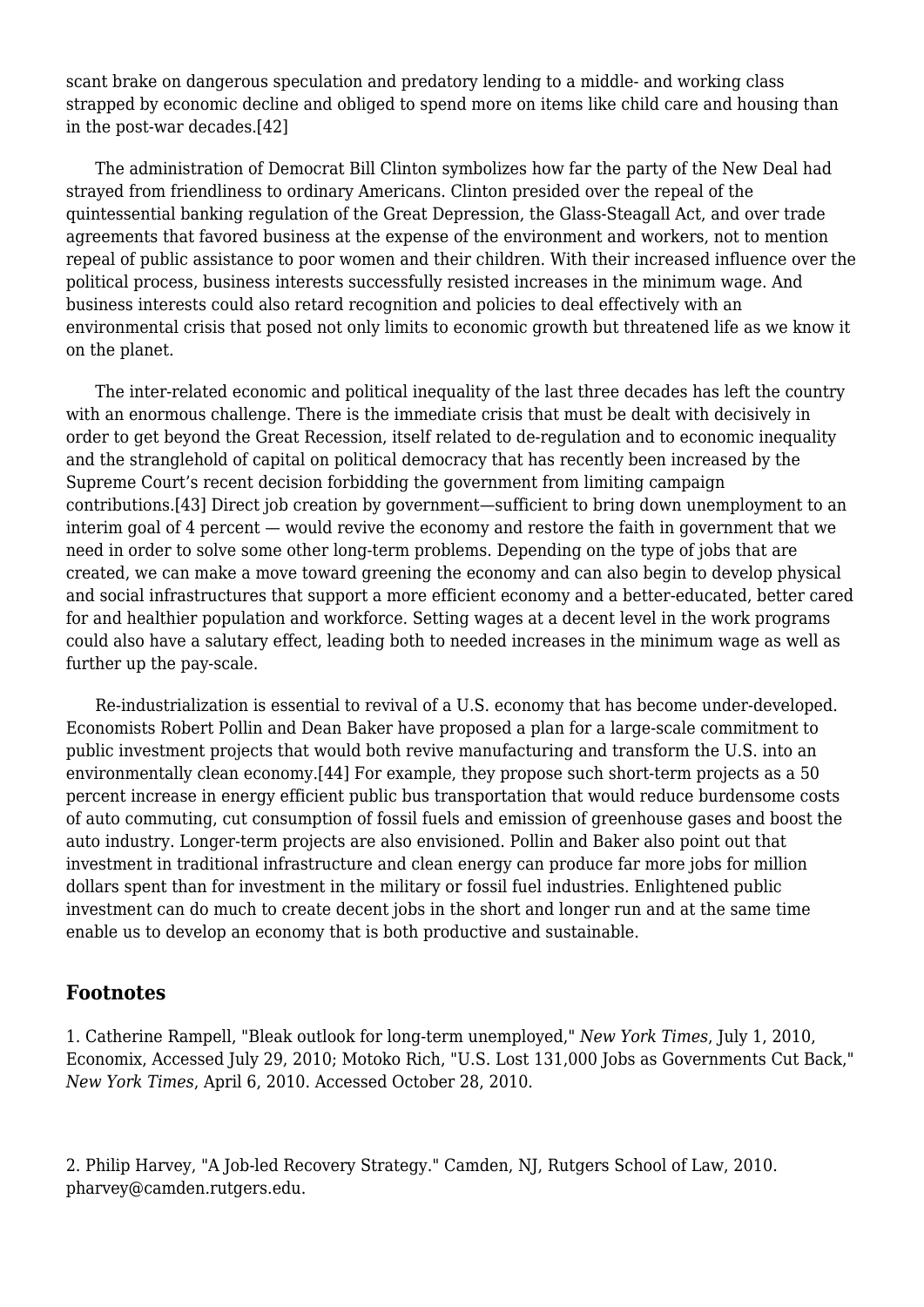3. Ibid.

4. Bruce Western, *Punishment and Inequality in America*, (N.Y.: Russell Sage Foundation, 2007), pp. 89-90, calculated from U.S. Census Bureau Household Survey.

5. U.S. Bureau of Labor Statistics, [Civilian Unemployment Rate,](http://research.stlouisfed.org/fred2/data/UNRATE.txt) Monthly, 1948-2010; U.S. Bureau of Labor Statistics, U.S. Bureau of Labor Statistics. (2009a). Historical hours and earnings. Washington, DC: Author. Retrieved March 29, 2010. ftp://ftp.bls.gov/pub/suppl/empsit.ceseeb2.txt.

6. Andrea Orr, [Older men face long job searches.](https://newpol.org/%E2%80%9Dhttp://www.epi.org/economic_snapshots/entry/older_men_face_longer_job_searches/%E2%80%9D) Washington, DC: Economic Policy Institute, June 17, 2010. Retrieved October 25, 2010.

7. Polly Callaghan and Heidi Hartmann, (Washington, D.C: Economic Policy Institute, 1992), [Contingent Work: A Chart Book on Full-Time and Temporary Work.](https://newpol.org/%E2%80%9Dhttp://www.epi.org/publications/entry/studies_1992_%E2%80%9D)

8. Matthew Day, Susan Houseman and Ann Polivka, ["What do we know about Contracting Out in the](https://newpol.org/%E2%80%9Dhttp://www.upjohninst.org%E2%80%9D) [U.S.?](https://newpol.org/%E2%80%9Dhttp://www.upjohninst.org%E2%80%9D)" (Kalamazoo, MI: Upjohn Institute, Staff Working Paper No. 09-157, 2nd rev., Sept. 09); Abel Valenzuela, Jr., Nik Theodore, Edwin Melendez and Ana Luz Gonzalez, January 2006. [On the Corner:](http://www.sscnet.ucla.edu/issr/csup/index.php) [Day Labor in the United States](http://www.sscnet.ucla.edu/issr/csup/index.php), UCLA Center for the Study of Urban Poverty; Ruth Milkman, "Flexibility for Whom? Inequality in Work-Life Policies and Practices" in Ann C. Crouter and Alan Booth, Eds., Work-Life Policies, (Washington, D.C.: The Urban Institute Press, 2009).

9. Annette Bernhardt et al., *[Broken Laws, Unprotected Workers:](http://www.uic.edu/cuppa/uicued) Violations of Employment and Labor Laws in America's Cities*. (Chicago: Center for Urban Economic Development; New York City: National Employment Law Project and Los Angeles: Institute for Research on Labor and Employment, 2009).

10. Kai Filion and Andrea Orr, "[Jobs…but Low Pay.](https://newpol.org/%E2%80%9Dhttp://www.epi.org/publications/entry/news_from_epi_jobs_..._but_low_pay/%E2%80%9D)" (Washington, D.C.: Economic Policy Institute, Aug. 27, 2010).

11. Franklin D. Roosevelt. [State of the Union Address](https://newpol.org/%E2%80%9Dhttp://teachingamericanhistory.org/library/index.asp?document=463%E2%80%9D), January 11, 1944.

12. United Nations. (1948). [The Universal Declaration of Human Rights](https://newpol.org/%E2%80%9Dhttp://www.un.org/en/documents/udhr/index.shtml%E2%80%9C), Article 23.(New York: Author).

13. Charles Bell, Helen Lachs Ginsburg, Gertrude Schaffner Goldberg, Philip Harvey, and June Zaccone, *[Shared Prosperity and the Drive for Decent Work](https://newpol.org/%E2%80%9Dhttp://www.njfac.org/sharedpros.htm%E2%80%9C)*. New York, National Jobs for All Coalition; Helen Lachs Ginsburg and Gertrude Schaffner Goldberg, Decent Work and Public Investment: A Proposal. *New Labor Forum*, Spring, 2008, pp. 123-133; Ron Baiman, William Barclay, Sidney Hollander, Joe Persky, Elce Redmond, and Mel Rothenberg, [A Permanent Jobs Program for](https://newpol.org/%E2%80%9Dhttp://www.cpegonline.org/reports/jobs.pdf%E2%80%9C) [the U.S.](https://newpol.org/%E2%80%9Dhttp://www.cpegonline.org/reports/jobs.pdf%E2%80%9C): Economic Restructuring to Meet Human Needs. Chicago, Chicago Political Economy Group, February 2009.

14. Nancy Rose, *Put to Work: The WPA and PublicEmployment in the Great Depression*, 2nd. Ed., (New York: Monthly Review Press, 2009).

15. Ibid.

16. Alice Kessler-Harris, *Out to Work: A History of Wage-Earning Women in the United States*, (New York: Oxford University Press, 1982).

17. William Leuchtenburg, *Franklin D. Roosevelt and the New Deal, 1932-1940*. (New York: Harper, 1963), p. 130.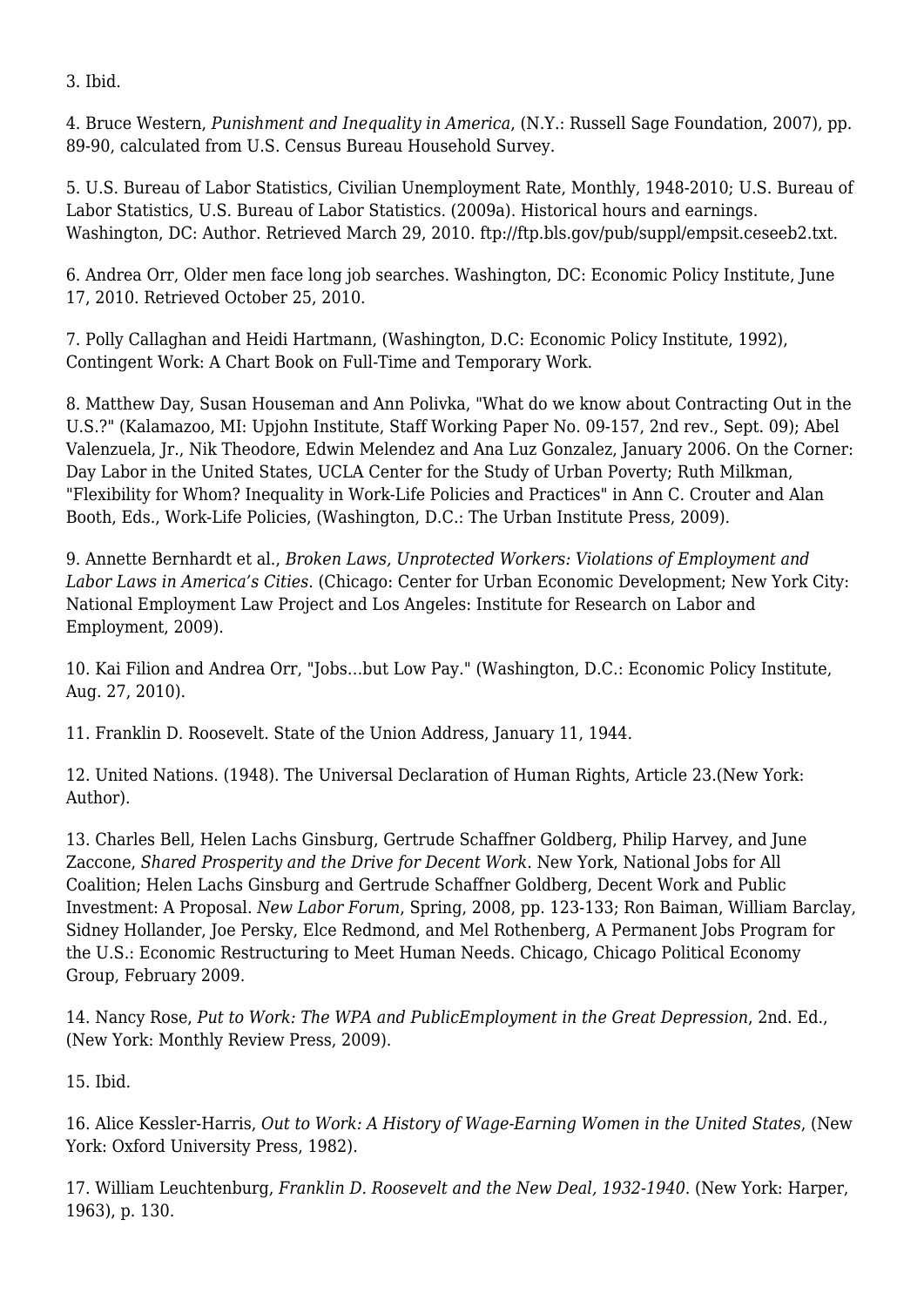18. Arthur E. Burns and Edward A. Williams, *Federal Work, Security, and Relief Programs*, Research Monograph XXIV, Federal Works Agency and Work Projects Administration. (Washington, DC: U.S. Government Printing Office, 1941), p. 74.

19. Irving Bernstein, A Caring Society: *The New Deal, the Workers, and the Great Depression*. (Boston: Houghton Mifflin, 1985), p. 149.

20. June Hopkins*, Harry Hopkins: Sudden Hero, Brash Reformer* (New York: St. Martin's Press, 1999), pp. 184, 189.

21. Frances Perkins, *The Roosevelt I Knew* (New York: Viking Press, 1946), pp. 188-189.

22. Paul Krugman, "Hey, Small Spender," *New York Times*, October 10, 2010, p. A23.

23. Ryan Lizza, "Inside the Crisis: Larry Summers and the White House Economic Team. *New Yorker*, October 12, 2009, pp. 80ff.

24. Alan S. Blinder and Mark Zandi. ["How the Great Recession Was Brought to an End,](https://newpol.org/%E2%80%9Dhttp://www.economy.com/mark-zandi/documents/End-of-Great-Recession.pdf%E2%80%9C)" July 27, 2010. Retrieved September 25, 2010,

25. John Harwood, ["Mystery for White House: Where Did the Jobs Go?](https://newpol.org/%E2%80%9Dhttp://thecaucus.blogs.nytimes.com/2010/07/19/mystery-for-white-house-where-did-the-jobs-go/%E2%80%9D) "The Politics and Government Blog of the Times. July 19, 2010. Retrieved October 7, 2010.

26. Philip Harvey, *Learning from the New Deal*. Camden, NJ, Rutgers School of Law, July 20, 2010. pharvey@camden.rutgers.edu

27. Harold Meyerson, ["Work History: Why America Needs—But Probably Won't Get—a 2010 Version](https://newpol.org/%E2%80%9Dhttp://www.prospect.org/cs/articles?article=work_history%E2%80%9C) [of the Depression-era Public Jobs Programs,](https://newpol.org/%E2%80%9Dhttp://www.prospect.org/cs/articles?article=work_history%E2%80%9C)" *American Prospect*, May 10, 2010.

28. Ibid.

29. National Association of Towns and Townships, [2010 Federal Platform](https://newpol.org/%E2%80%9Dhttp://michigantownships.org/downloads/natat_fed_platform_10_web.pdf%E2%80%9C) (author).

30. Harvey, 2010 [see note 26].

31. Lori Montgomery, "[GOP Plan to Extend Cuts for Rich Adds \\$36 billion to Deficit, Panel Finds,](https://newpol.org/%E2%80%9Dhttp://www.washingtonpost.com/wp-dyn/content/article/2010/08/11/AR2010081105864.html%E2%80%9C)" *Washington Post*, August 12. Retrieved October 8, 2010.

32. Harvey, 2010 [See note 2]

33. James Galbraith, "In Defense of Deficits." *The Nation*, March 22, 2010, 2-4.

34. Ibid.

35. Robert Eisner, "Why the Deficit Isn't All Bad: Balancing Our Deficit Thinking." *The Nation*, December 11, 1995, pp. 743-745

36. Ibid., pp. 744-745.

37. Our Fiscal Security, ["The Budget Deficit and the Debt: What You Need to Know.](https://newpol.org/%E2%80%9Dhttp://www.ourfiscalsecurity.org/deficit-101%E2%80%9D)"

38. Bennett Harrison and Barry Bluestone. *The Great U-turn: Corporate Restructuring and the Polarization of America*. New York: Basic Books, 1988, citing Samuel Bowles, David M. Gordon, and Thomas E. Weiskopf, "Power and Profits: The Social Structure of Accumulation and the Profitability